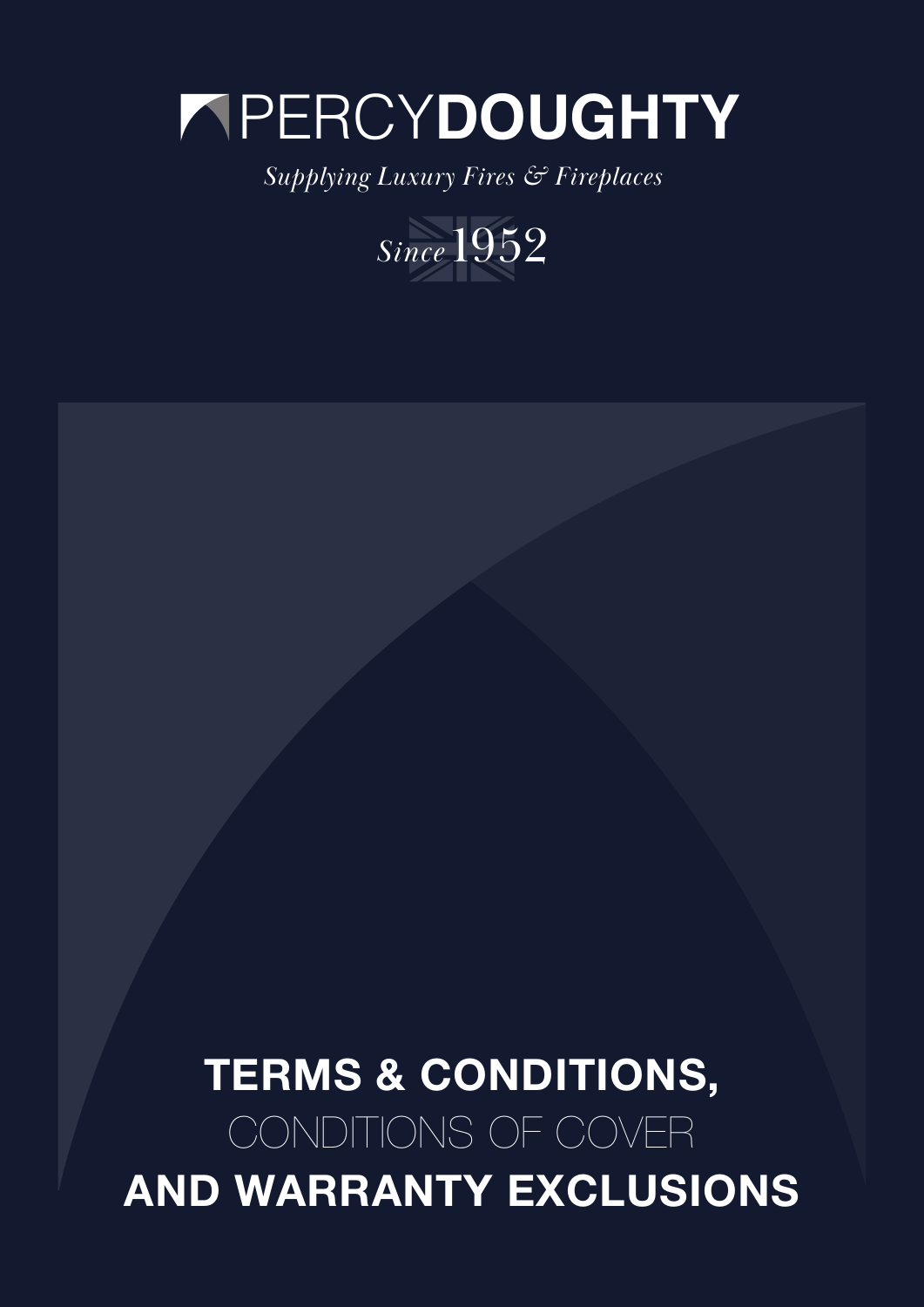All gas, solid fuel and electrical appliances must be installed by suitably competent persons. For gas appliance installation a Gas Safe registered engineer having passed the relevant core competencies to install, exchange, service, repair, and commission domestic open, balanced and fan assisted flued gas fires and wall heaters (NG & LPG).

A competent person in terms of electrical work (where applicable) must demonstrate competence to perform electrical work if they have successfully completed an assessed training course, run by an accredited training organisation, which includes the type of work being considered.

As part of that course, this person should have demonstrated an ability to understand electrical theory and put this into practice. The competent person should apply in reference to large scaled electrical build installation works this may involve for the provision of a new socket or electrical circuit. All solid fuel burning appliances and fixtures must be installed by an accredited Hetas engineer or registered with an approved competent persons scheme, having passed the relevant core competencies to install, service and maintain dry and wet solid fuel appliances including biomass.

The appliance warranty will apply from the day of purchase and is only valid from the Percy Doughty approved stockist list, any fire purchased outside of our authorised dealer network or via an online retailer will carry a 1-year non-extendable warranty. The warranty periods listed below only apply when the appliance is purchased from one of our exclusive dealers. Any variation to the warranty period must be approved in writing by Percy Doughty.

Please ensure the warranty card is completed at the time of installation and proof of installation and service history thereafter will be sought by Percy Doughty to allow for the warranty to remain current during the said period.

For appliances with an extended warranty period the registration form must be completed via the included warranty form or by completing our online registration form within one month of the purchase date. Any fires registered after this period will carry a 1-year non-extendable warranty. Appliances that are covered by our Premium Protect warranty is only available up to 60 days from date of purchase and only to customers who have purchased their appliance from an authorised dealer.

The appliance must be installed in accordance with the manufacturer's instructions, current building regulations, British standards, IET Wiring Regulations 18th Edition, Gas Industry Installation and Use regulations 1998 and HETAS regulations where applicable. Commissioning results must be documented, and a copy left with the consumer where applicable. The commissioning details can be documented on the last page of the installation instructions or on an appropriate Gas Safe or Hetas approved form.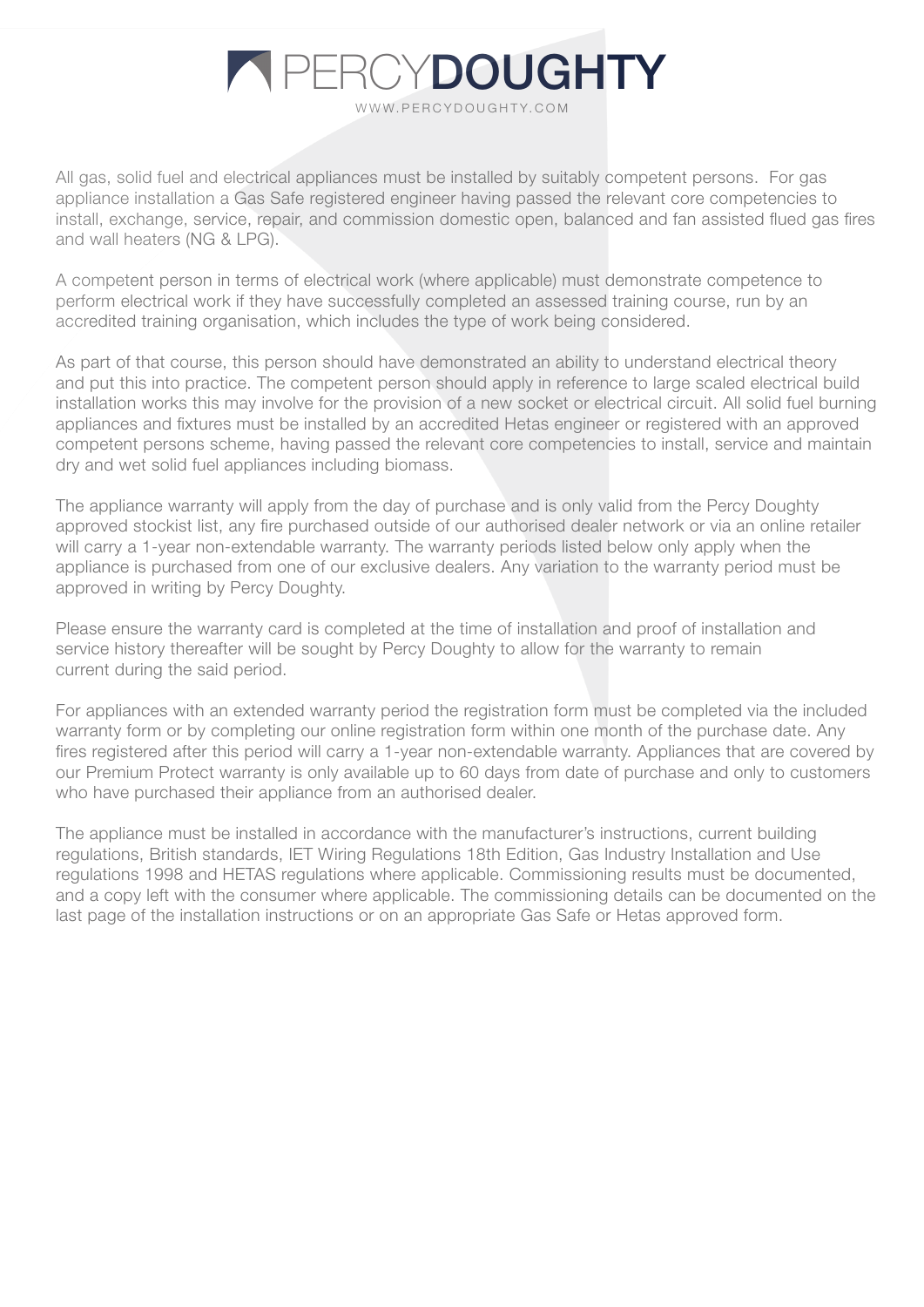# **A PERCYDOUGHTY**

WWW.PERCYDOUGHTY.COM

The warranty is limited to the repair or replacement of parts found to be defective in material, modification, misuse, or workmanship after confirmation of the defect by Percy Doughty, provided that such parts have been subjected to normal conditions of service.

Any installation labour, transportation or other related costs/expenses arising from defective part(s), repair, or replacement or otherwise of same will not be covered under this warranty agreement therefore Percy Doughty would not assume responsibility for any associated costs. That will also include any incidental indirect or consequential damages except as provided by law.

The purchase of the appliance must be made through an approved distributer or stockist. Percy Doughty does not assume nor authorise any third party to assume on its behalf, any other liabilities with respect to the sale of any Percy Doughty appliances or associated accessories.

All other conditions expressed or implied with respect to the appliance, its components and accessories or any obligations /liabilities on the part of the company are hereby expressly excluded.

This warranty does not apply to non Percy Doughty prefabricated parts, introduced to the working of the appliance or installation whole.

A warranty claim must be submitted between 7- 14 days from identifying the fault, Percy Doughty would not be responsible for any damaged caused thereafter should the appliance still be used or for damaged caused during the installation which may render the product unsellable.

To progress a claim a warranty form must be completed in its entirety and submitted to Percy Doughty along with clear image, photographic and or video evidence to support your claim. Failure to complete the form and provide sufficient photographic evidence may result in the claim being delayed or refused.

Percy Doughty will only attend a service call once the fault has been confirmed, by an inspection from the retailer or installer. This fault would also need to be verified with our technical team from site. If the fault is deemed by Percy Doughty to be a manufacturing fault, then a service call can then be scheduled for an engineer to attend. If when the Percy Doughty engineer inspects the appliance on site and concludes that the fault is related to an installation problem, or due to the absence of regular maintenance, then the site visit would incur a service charge. The charge would take into account the travel time, distance to site and would include a minimum rate of one hour on site. In the event of the service call being chargeable, Percy Doughty would not rectify the problem and any subsequent rectification works would need to be completed by a third party, as instructed by the end user at their own cost.

Percy Doughty will not be liable for any associated costs for return visits to site, due to any appliance failure, breakdown or other. This is explicit to all products sold by Percy Doughty, and any such agreement must be in writing prior to the visit taking place. In all cases if agreed, the agreement will only be valid during the warranty period and will not include wear and tear or accidental damage. In such cases where an agreement has been made with an installer to return to site on behalf of Percy Doughty, any subsequent conversations on site that incur costs must also be discussed with Percy Doughty before agreeing with the end user, this includes all third parties, parts and labour but not limited to.

Any products that are replaced during the warranty period will only be covered for the remainder of the original warranty period. If you should ever wish to make a warranty claim because of a product fault or defect, you must inform your retailer within a reasonable amount of time, usually this is within 7 - 14 days from the date on which the fault or defect first became apparent. If the product fault or defect is notified after 14 days from the date on which the fault or defect became apparent, Percy Doughty cannot accept any liability for events or issues which arise after the 14-day period or which are caused or increased by the lack of notification which therefore prevented action being taken to restrict or eliminate any consequences arising from the fault or defect at an earlier date. In the event of a product fault occurring during the warranty period, Percy Doughty will send the appropriate component or goods necessary to rectify the fault, free of charge. It would be the responsibility of the consumer to rectify the fault by contacting a registered Gas safe or Hetas engineer.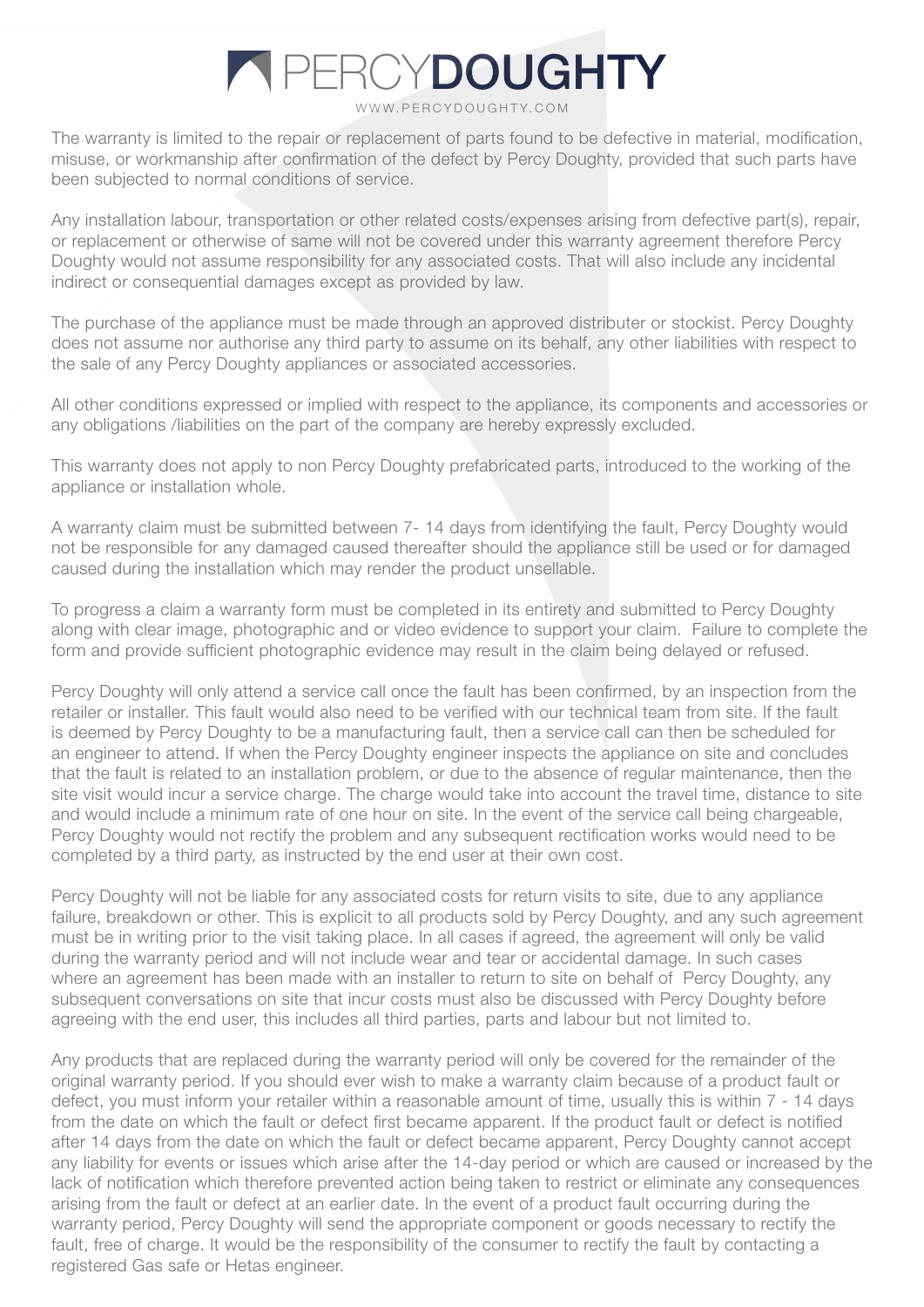# **PERCYDOUGHTY**

#### WWW.PERCYDOUGHTY.COM

## WARRANTY FXCLUSION

Should you experience problems with your appliance, any claim must be submitted first to the retailer from where the appliance was purchased. The retailer will either be able to offer immediate assistance or contact Percy Doughty on your behalf.

You may be asked to pay a deposit before an engineer attends which will not be refunded if it transpires that the related fault is not due to any appliance supplied by Percy Doughty. No Warranty is extended to consumable service parts. Repair or replacement of parts which are subject to normal wear and tear during the warranty period or parts that will require replacement in connection with normal maintenance. Such parts include but are not limited to handles, glass, rope seals, firebricks, grate parts, log retainers, baffles, ash pans, thermocouples, oxypilots, ceramic fuel effects,batteries, vent switch/thermal switch/ TTB, lightbulbs/LEDs and internal linings.

### GAS APPLIANCES

Under normal usage conditions it is not uncommon for the appliance to change colour, we consider these circumstances to be normal therefore any discolouration would not be covered under the warranty.

Enamelled components where these parts are subjected to abnormally high temperatures, chemical abrasion, or thermal shocks, resulting in chipping, cracking, bubbling or discolouration and crazing of the enamelled finish.

Damage resulting from installation and usage where the appliance has not been installed or used in accordance with the manufacturer's instructions, modified in any way or if the installation does not conform to current building regulations, British standards and current gas installation and use regulations 1998.

Defects or faults caused by specific local conditions seasonal or other such as draught problems and aged progressive chimney defects. It is important to ensure that the chosen chimney and the heating system, as a whole, are suitable for the purpose intended and conform to the relevant regulations and standards.

Damage caused by over-firing of the appliance.

Damage or premature wear caused by burning inappropriate fuels or by burning material with high creosote content or any other painted/treated timber.

Damage caused by unauthorised modifications, use or repair, this includes persons who are not registered by a regulatory body deemed competent by Percy Doughty.

Upgrading or improvement works due to changes in legislation.

Faults relating to the wider gas or electric distribution network.

Damage caused by the product being stored in a damp unheated environment, that includes long periods of the appliance being out of use.

Consequential loss relating to other associated products that have not been supplied by Percy Doughty, this would include but is not limited to; decoration, furnishings, electrical items or other.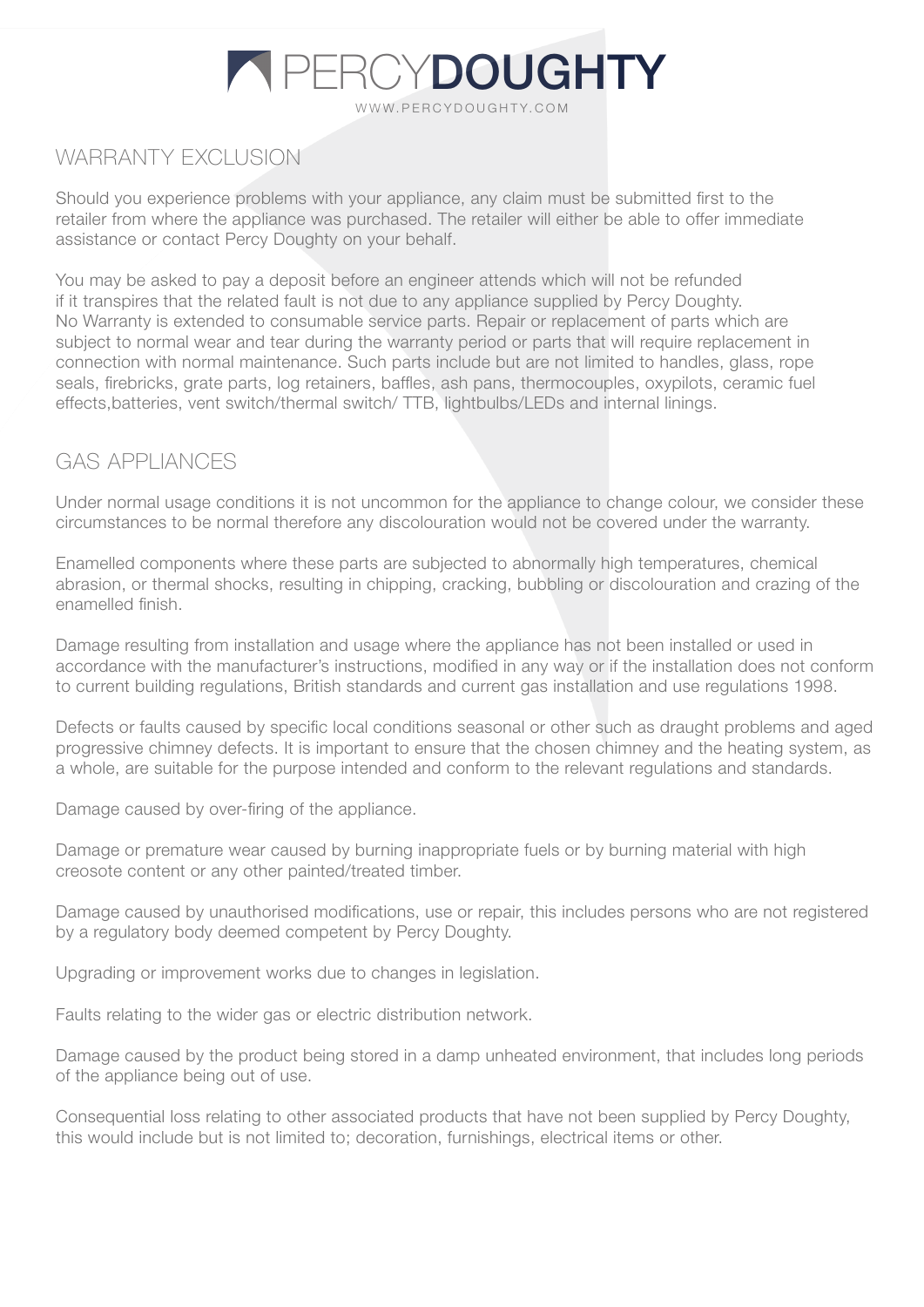

#### Percy Doughty will not be responsible for the following:

- Down drafts or spillage caused by environmental conditions such as nearby trees, building's rooftops, hills or mountains
- Incorrect gas supply pressures due to network deficiency or the incorrect installation or commissioning
- Inadequate ventilation or negative air pressure caused by mechanical systems in operation such as extraction fans, cooker extraction hoods or other within the vicinity
- Pilot supply tube damage
- Badly fitted PCB communication cables
- Incorrect fitting during the installation that will also include the configuration of the flue, inadequately designed, and installed but not limited to.
- Incorrect use of the appliance in accordance with the user instructions and general purpose, including exposure to prolonged periods of dampness and condensation
- The use of incorrect cleaning of the appliance or the use of damaging chemicals or if the appliance has been operated or installed in a contaminating environment
- Any damage to the safe combustion of the appliance or its components
- Any Alteration, modification, or wilful abuse accidental or misuse of the appliance and associated components including the flue
- Electrical Surges
- Overloading of sockets
- Damage caused by spilt liquids
- Damage caused by replaced incorrect fuse ratings
- Goods must be inspected prior to installation and faulty goods must be reported prior to installation. No responsibility will be taken for goods fitted and found to be faulty

#### The warranty does not apply to consumable parts which include but are not limited to the following parts:

- Coals and ceramic fuel bed
- Cosmetic surfaces or blemishes to polished metal or marble surfaces
- Batteries
- Glass rope
- Thermocouples
- Motors heating elements
- Handles
- Vent switch/thermal switch/ TTB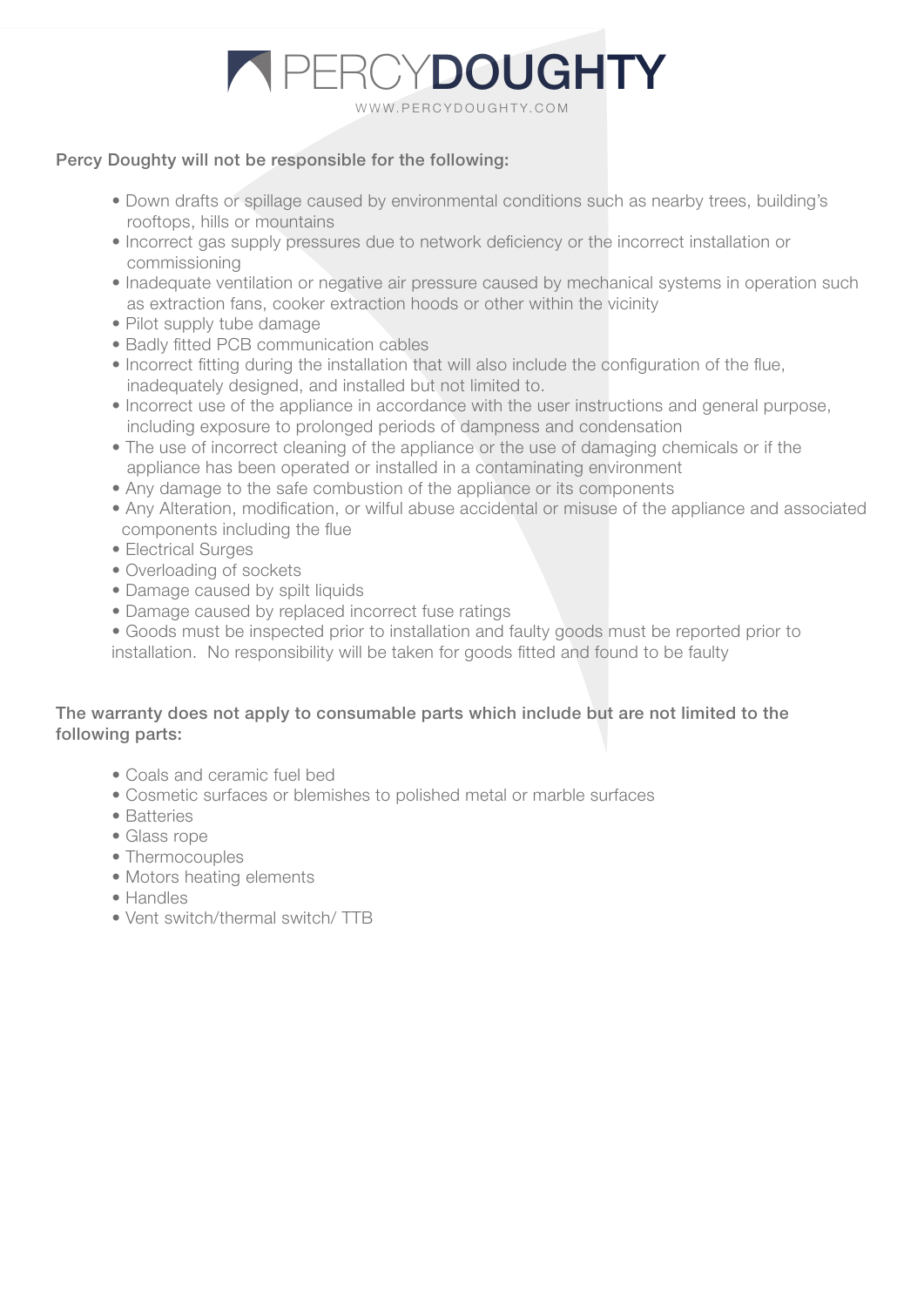### ELECTRIC APPLIANCES

The warranty is invalid if damage is caused by or during the installation if the appliance has not been installed correctly in accordance with Percy Doughty installation manual and in accordance with local building regulations, and pertinent standards.

Only approved authorised spares are permitted.

The appliance must be maintained regularly to avoid build-up of dust and debris that may cause operational issues resulting in product and component damage but not limited to.

The warranty will be invalid if the fire is subject to misuse, accidental damage, fire & smoke damage, theft, neglect, normal wear & tear as deemed by Percy Doughty, flood, explosion, lightning, storms or frost and other bad weather conditions, tampering or modifications by any persons not authorised by Percy Doughty.

If the product is stored or installed in a damp, unheated environment, this includes external outbuildings used for chalet, holiday lets, temporary homes left for long periods which may result the appliance degradation due to the non-usage of.

If the product is installed in an environment where dirt, dust or debris can enter the appliance causing the operation to be impeded or the failure of parts in the process of.

Consequential loss to the extent permitted by law related to decorations, furnishings, or household assets.

If the product is removed or re-installed within the same property or within a different location. Damaged cause to glass, fuel bed items at the discretion of Percy Doughty.

Consumable items such as batteries and printed circuit boards, which are subject to normal wear and tear in connection with its standard operational or seasonal use.

Parts subject to abnormally high temperatures, chemical abrasion, or thermal shocks resulting in chipping, cracking, bubbling or discoloration and crazing of the finished paint work.

Issues with mains/spur connections or power supply including power surges.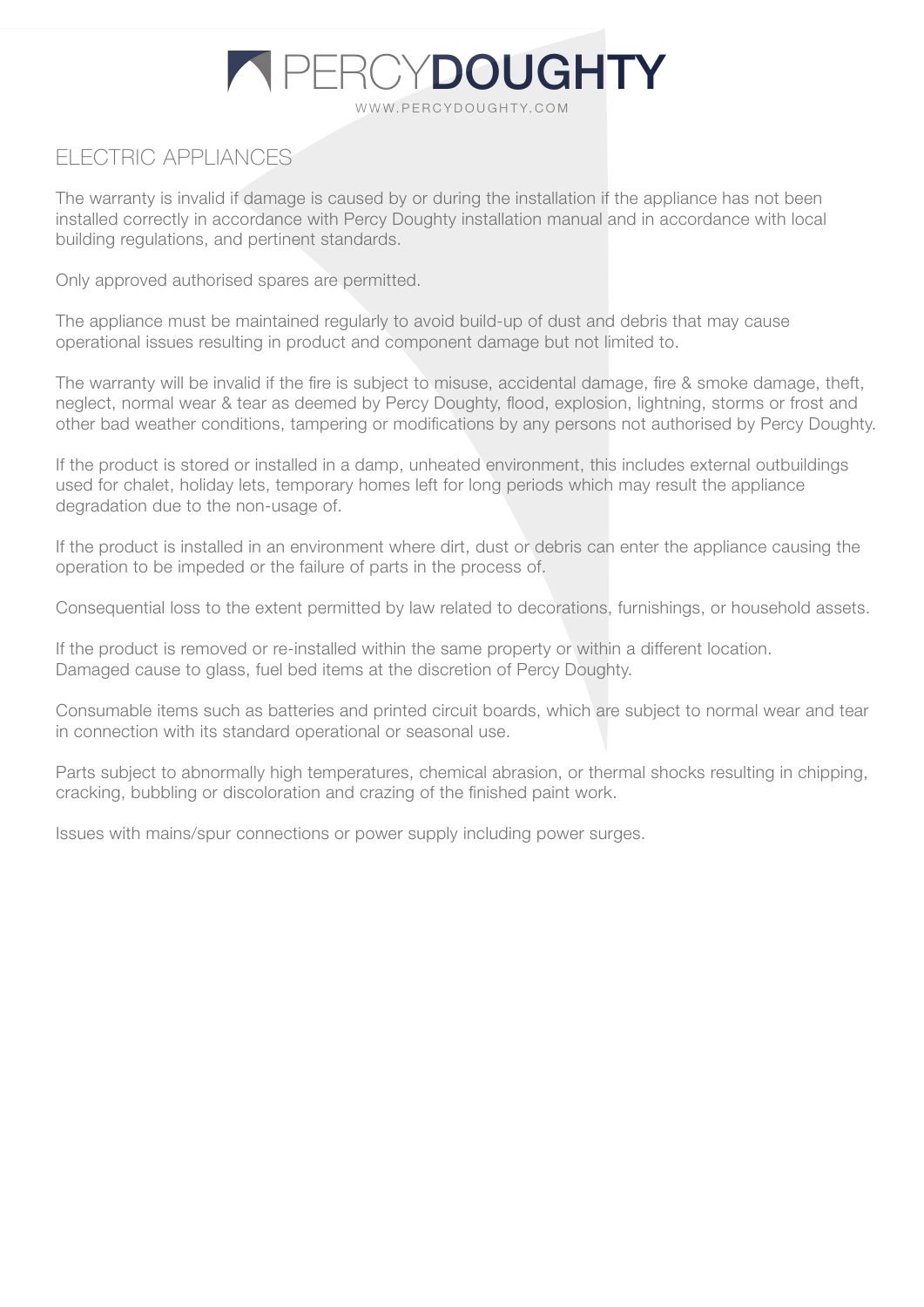## SOLID FUEL STOVES

Under normal usage conditions it is not uncommon for the appliance to change colour, we consider these circumstances to be normal therefore any discolouration would not be covered under the warranty.

Enamelled components where these parts are subjected to abnormally high temperatures, chemical abrasion or thermal shocks, resulting in chipping, cracking, bubbling or discolouration and crazing of the enamelled finish.

Damage resulting from installation and usage where the appliance has not been installed or used in accordance with the manufacturer's instructions, modified in any way or if the installation does not conform to current building regulations and British standards.

Defects or faults caused by specific local conditions seasonal or other such as draught problems and aged progressive chimney defects. It is important to ensure that the chosen chimney and the heating system are suitable for the purpose intended and conform to the relevant regulations and standards.

Damage caused by over-firing of the appliance.

Damage or premature wear caused by burning inappropriate fuels or by burning material with high creosote content or any other painted/treated timber.

Damage caused by unauthorised modifications, use or repair, this includes persons who are not registered by a regulatory body deemed competent by Percy Doughty.

Upgrading or improvement works due to changes in legislation.

Damage caused by the product being stored in a damp unheated environment, that includes long periods of the appliance being out of use.

Consequential loss relating to other associated products that have not been supplied by Percy Doughty, this would include but is not limited to; decoration, furnishings, electrical items or other.